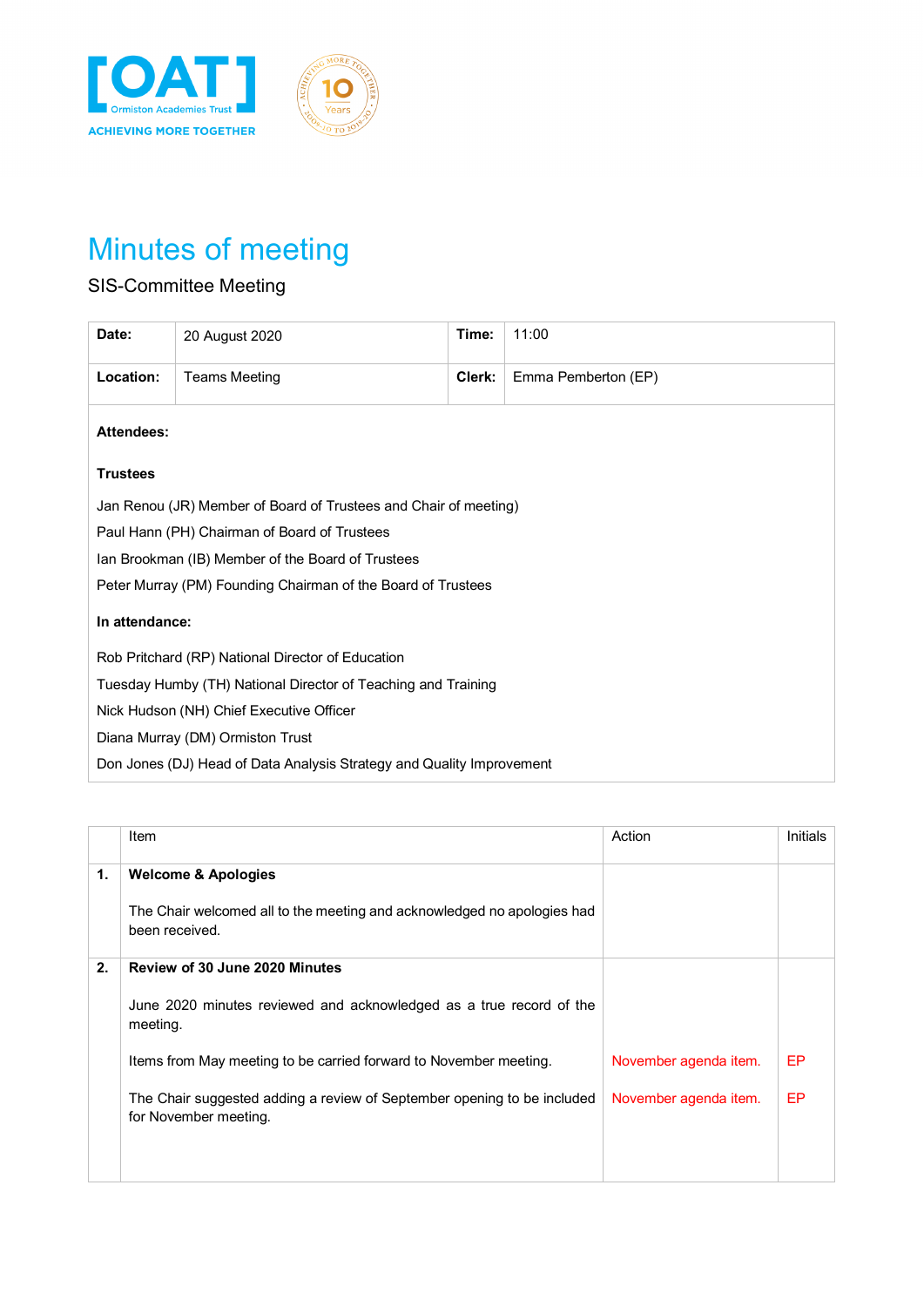



| 3. | <b>SEND Policy</b>                                                                                                                                                                                                                                                                                                                                                                             |                                                                                                                            |           |
|----|------------------------------------------------------------------------------------------------------------------------------------------------------------------------------------------------------------------------------------------------------------------------------------------------------------------------------------------------------------------------------------------------|----------------------------------------------------------------------------------------------------------------------------|-----------|
|    | Trustees commended the author on producing such an inclusive, thorough<br>and well written policy.                                                                                                                                                                                                                                                                                             |                                                                                                                            |           |
|    | Section 3.4.1 - Medical Conditions (Page 6)                                                                                                                                                                                                                                                                                                                                                    |                                                                                                                            |           |
|    | The Trustees queried the section 'Difficulties related solely to limitations in<br>English, from pupils whose first language is not English, are not special<br>educational needs'. The Trustees asked if this section could be expanded<br>on to provide more clarity and information.                                                                                                        | Suggested signposting to<br>guidance on EFL.                                                                               | <b>RP</b> |
|    | The National Director for Education confirmed that further information, or a<br>link to additional information, could be included within the policy.                                                                                                                                                                                                                                           | Section to be reviewed<br>and updated.                                                                                     | <b>RP</b> |
|    | Section 4 - Roles and Responsibilities (Page 7)                                                                                                                                                                                                                                                                                                                                                |                                                                                                                            |           |
|    | The Trustees queried the role of the Senco. Would the role be better placed<br>to sit within the leadership team?                                                                                                                                                                                                                                                                              |                                                                                                                            |           |
|    | The National Director for Teaching and Learning confirmed that an element<br>of Senco in role are relatively new to the process and it was felt more suitable<br>for these roles to report in to the senior leadership team for a period of time,<br>but confirmed that it would be possible to amend the policy to identify the<br>role as a management position within SEND.                 | Section to be reviewed<br>and updated.                                                                                     | TH        |
|    | The National Director for Education confirmed plans for a two-year academy<br>review process, with visits to all academies being arranged to embed SEND<br>policy and improve consistency across the Trust.                                                                                                                                                                                    |                                                                                                                            |           |
|    | The Trustees expressed their gratitude to the National Director for Primary<br>and SEND for producing such a thorough and well-structured policy.                                                                                                                                                                                                                                              |                                                                                                                            |           |
| 4. | <b>NQT Policy</b>                                                                                                                                                                                                                                                                                                                                                                              |                                                                                                                            |           |
|    | The National Director for Teaching and Learning confirmed that the NQT<br>policy has not changed significantly since it was last reviewed. As a result,<br>there are only minimal changes to the policy.                                                                                                                                                                                       |                                                                                                                            |           |
|    | The Trustees observed that, although the focus is on teaching, the policy<br>does not significantly illustrate how we teach broader elements of the role,<br>such as extra-curricular activities or dealing with specific issues.                                                                                                                                                              |                                                                                                                            |           |
|    | The National Director for Teaching and Learning confirmed that the policy<br>covers all teaching standards across the year groups, and it is therefore<br>unable to provide that level of information within the one policy. There is<br>separate information available that evidences learning that could be sent to<br>Trustees to illustrate what is being covered over the next two years. | To provide Trustees with<br>supporting information in<br>relation to teaching NQTs<br>across a broad range of<br>elements. | TН        |
|    | The Trustees asked if there are any link for peer to peer support via the<br>teaching school?                                                                                                                                                                                                                                                                                                  |                                                                                                                            |           |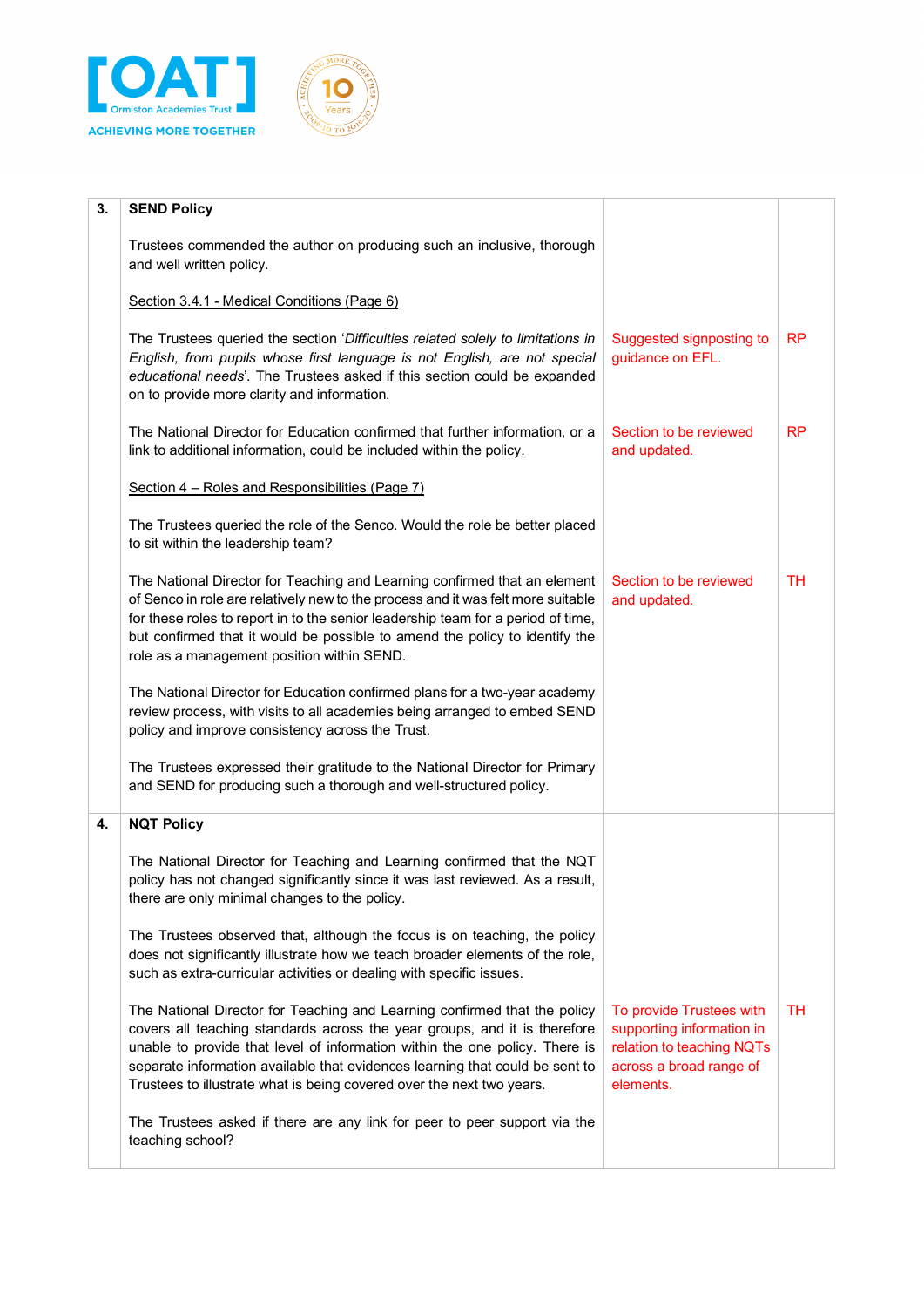

|    | The National Director for Teaching and Learning confirmed that, as this is an<br>element that cannot be applied across the Trust as a whole, it was not<br>included within the policy.                                                                                                                                                     |                         |    |
|----|--------------------------------------------------------------------------------------------------------------------------------------------------------------------------------------------------------------------------------------------------------------------------------------------------------------------------------------------|-------------------------|----|
|    | The Trustees commended the National Director of Teaching and Learning<br>for producing such a thorough and well-structured policy.                                                                                                                                                                                                         |                         |    |
|    | Trustees content for the policy to proceed.                                                                                                                                                                                                                                                                                                |                         |    |
| 5. | <b>Decision Making Framework</b>                                                                                                                                                                                                                                                                                                           |                         |    |
|    | The Chief Executive Officer provided a brief summary of the timeline of<br>activities relating to the production of the decision making framework and<br>confirmed that the Board felt it appropriate for the School Improvement Sub-<br>Committee to review their respective element of the policy before moving to<br>the next stage.    |                         |    |
|    | The Trustees felt that the document was well drafted and commended the<br>author for the thoroughness of the content.                                                                                                                                                                                                                      |                         |    |
|    | The Trustees asked if it would be useful to have an appendix to support the<br>Decision Making Framework to clearly indicate where responsibility for each<br>element sits.                                                                                                                                                                |                         |    |
|    | The National Director for Education confirmed that the Scheme of Delegation<br>will be reviewed and updated once the initial framework document has been<br>agreed. The scheme of Delegation will therefore provide this information.                                                                                                      |                         |    |
|    | Section 2 - Child Welfare and Protection - Queries on LGB<br>The Trustees questioned the current wording within the 'Child Welfare and<br>Protection' element of the policy, which states that the Local Governing Body<br>(LGB) are only 'informed of safeguarding complaints, referrals and training<br>within school'. Is this correct? |                         |    |
|    | That National Director for Education confirmed that this is not the case and<br>the LGB has more input supporting the school community. This section could<br>be reworded accordingly.                                                                                                                                                     | Section to be reviewed. | RP |
|    | Section 2 - Educational standards and pupil outcomes: Monitoring and<br>Reporting - Queries relating to LGB                                                                                                                                                                                                                                |                         |    |
|    | A discussion took place around the role of the Local Governing Body (LGB),<br>within the school environment and how it could best serve the school<br>community.                                                                                                                                                                           |                         |    |
|    | The Trustees confirmed that the LGB has important role to play in being the<br>voice of the school community during Ofsted visits as well as being having<br>an important role in supporting safeguarding.                                                                                                                                 |                         |    |
|    | The National Director for Education confirmed that conversations are<br>currently taking place with a number of school bodies in the form of<br>consultations to help adapt the policy.                                                                                                                                                    |                         |    |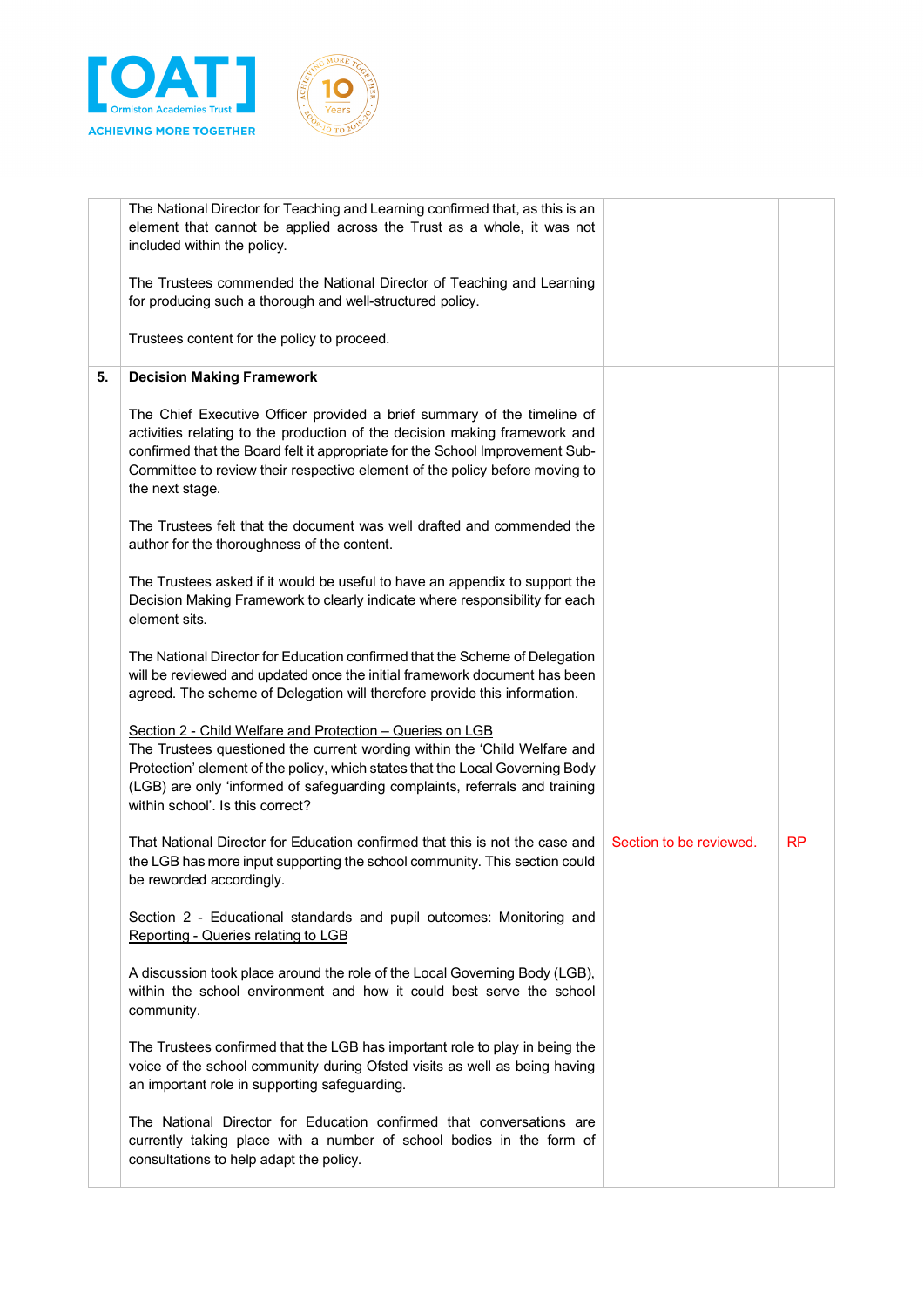

|    | Section 2 - Educational standards and pupil outcomes: Teaching and<br>Learning - Queries relating to LGB                                                                                                                                                                                                                                                                                                                                     |  |
|----|----------------------------------------------------------------------------------------------------------------------------------------------------------------------------------------------------------------------------------------------------------------------------------------------------------------------------------------------------------------------------------------------------------------------------------------------|--|
|    | Discussion took place on how the LGB could effectively support the<br>effectiveness of CPD with teachers. It was accepted that LGBs across the<br>Trust have different approaches and it may be difficult to achieve consistency<br>in approach.                                                                                                                                                                                             |  |
|    | The National Director for Teaching and Learning confirmed that it would be<br>possible for the LGB to become more involved in this area, but it would<br>require further assessment to determine how best for this to be achieved.                                                                                                                                                                                                           |  |
|    | The Trustees asked how much contact OAT had with LGBs.                                                                                                                                                                                                                                                                                                                                                                                       |  |
|    | The Chief Executive Officer confirmed that OATs relationship with LGBs to<br>be important and confirmed that the SLT have been working hard to become<br>more visible at regional LGB events over the past twelve months, whether in<br>person or over Teams. This has been an important change in working<br>practice and this will be expanded to explore increased attendance at LGBs<br>moving forward.                                  |  |
| 6. | <b>GCSE / A Level Results</b>                                                                                                                                                                                                                                                                                                                                                                                                                |  |
|    | The Trustees expressed their thanks to the National Director for Education<br>for providing the latest GCSE data prior to the meeting, under such short<br>timescales.                                                                                                                                                                                                                                                                       |  |
|    | The National Director for Education confirmed that the past two weeks have<br>been very challenging for schools and students alike and reviewed the<br>current data with attendees, confirming that BTEC information had been<br>removed due to remarking taking place by Pearson.                                                                                                                                                           |  |
|    | Throughout the process OAT has worked hard to ensure that the process<br>was a fair, robust and a realistic measure of the student's achievements and<br>feel that the data reflects this. Grades went through a moderation process<br>and the results across the Trust are reflective of our expectations this year<br>with GCSE expectations originally set at 36%, with final results showing<br>37.6%, which feels right as a threshold. |  |
|    | The National Director for Education then reviewed the data received with the<br>Trustees in more detail but confirmed that at present there was no significant<br>change in A level information.                                                                                                                                                                                                                                             |  |
|    | The big concern for A level students at present sits around learning<br>destinations, which is a rapidly changing environment. Students are facing<br>the difficult decision on whether to attempt to regain their first-choice options<br>and engage with clearing. OAT has 64% of students planning to stay within<br>education opposed to 47% last year.                                                                                  |  |
|    | The Trustees asked how the new results were communicated to A level<br>students.                                                                                                                                                                                                                                                                                                                                                             |  |
|    |                                                                                                                                                                                                                                                                                                                                                                                                                                              |  |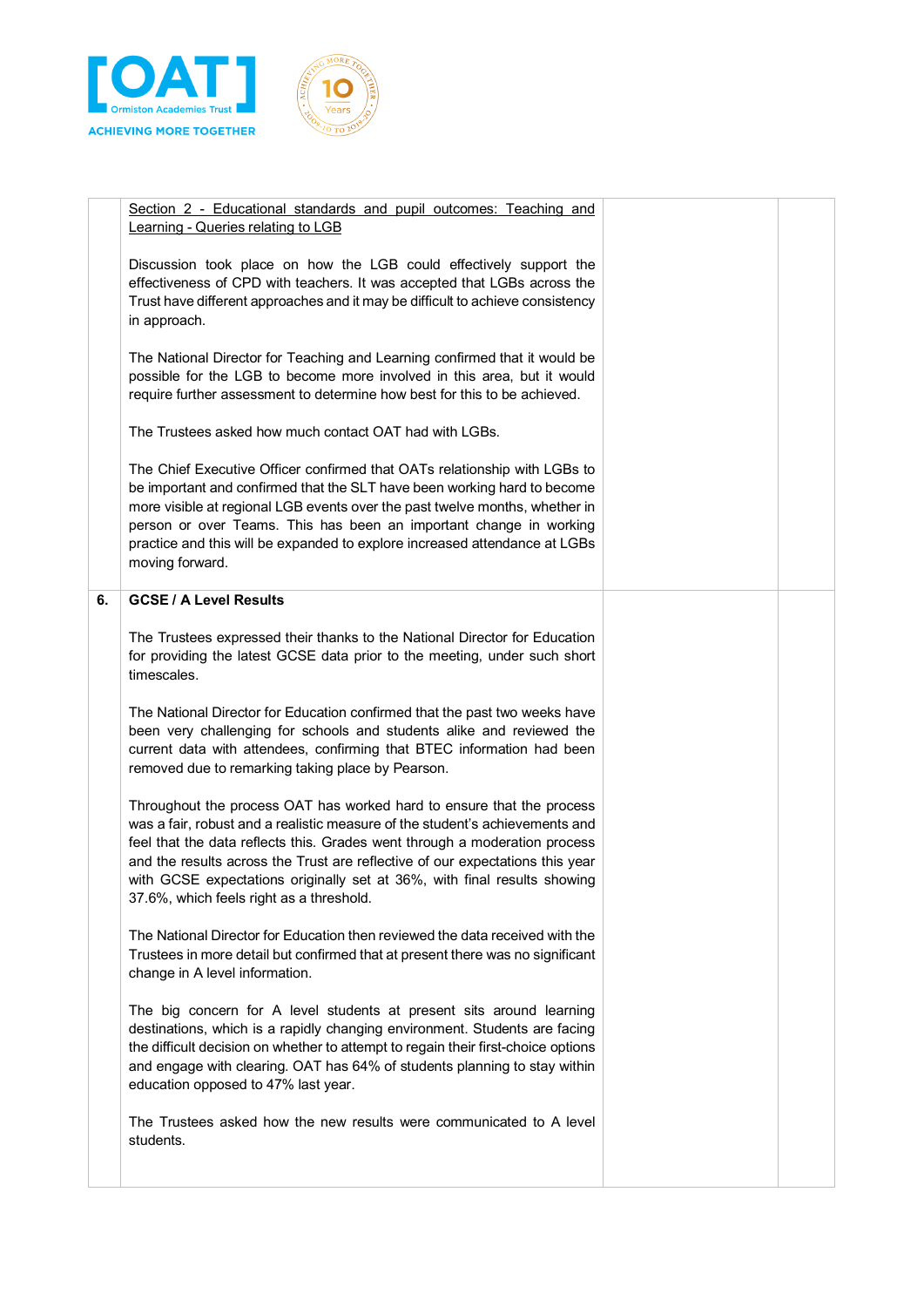



The National Director for Education confirmed that the GCSE and A level grades were sent over together.

The Chief Executive Officer confirmed that students could speak to clearing based on the centre assess grades (CAGs) received from schools so they did not have to wait for the information from exam boards, which was a massive benefit to students.

The National Director for Education confirmed that there would be no league tables issued this year but anticipate that this will be reintroduced next year.

The Trustees asked if there had been any queries raised by students throughout the results process.

The National Director for Teaching and Learning confirmed that OAT had worked hard across the board to eliminate the potential for issues for students on CAGs and were happy to report that the experience in academies for GCSEs and A levels (last week), were positive.

The National Director for Education introduced the Head of Data Analysis Strategy and Quality Improvement to the meeting in order to support any questions from the Trustees on the exam process applied.

A discussion took place looking at the data collection points throughout the year, particularly DC2 and how well they support and provide valued input to the process. The Trustees asked if OAT would continue to investigate any particular anomalies.

The National Director for Education confirmed that the results would be analysed in coming weeks to identify areas any anomalies. There are often a number of factors to consider for academies that stand out, including a new principal making a big impact or a change in cohort.

The Head of Data Analysis Strategy and Quality Improvement added that it is prudent to note that some academies apply different approaches and apply working grades rather than predictions as these are felt as more realistic figure.

The Trustees asked if the vocational results would be subject to further change.

The Head of Data Analysis Strategy and Quality Improvement confirmed that some Level 3 grades may change.

A discussion took place overviewing the results for academies, where the Chief Executive Officer confirmed that OATs results overall were in line with targets set pre-Covid 19. This is a huge credit to the internal assessment process that was applied consistently across all academies. It is anticipated that the national rate will be c13%, and OAT is looking to sit c5/6%, which is real testament to all our academies and the process applied. As a Trust we feel we have done the right thing for the students; finishing within the tolerance of what we have hoped to achieve. All at OAT should be hugely proud of this.